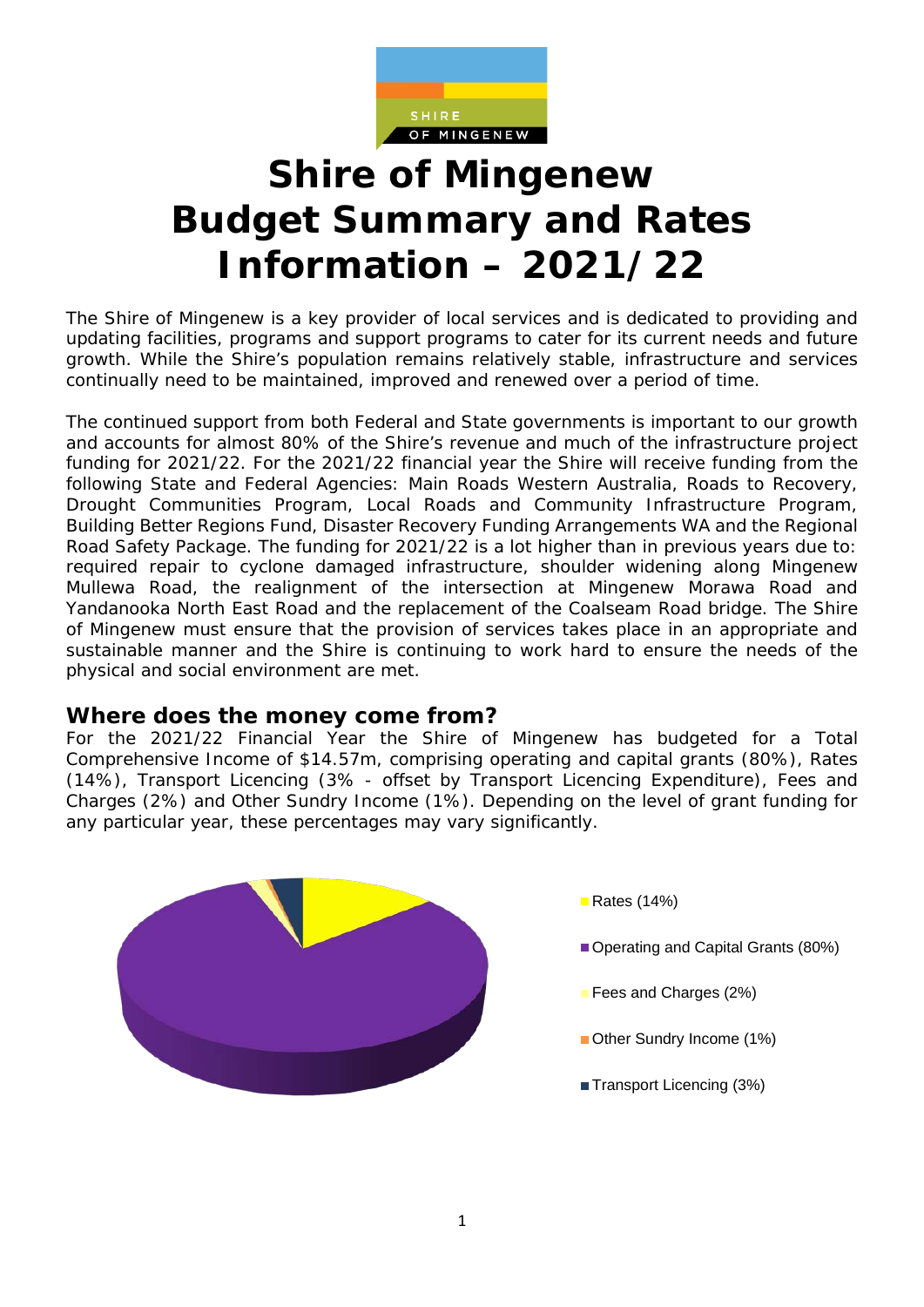# **Where is the money spent?**

All of the Shire's revenue is spent providing infrastructure and services to enhance the everyday lives for ratepayers and visitors. The Shire builds roads, maintains roads, manages waste, maintains parks and gardens, provides leisure services, and community development projects. The Shire dedicates all of its resources into areas that aim to improve the quality of life for its residents and visitors.

As a local government we also have significant compliance and governance responsibilities that we must carry out. This includes the development of various strategic and operational plans, providing reports and information to the State Government and other external agencies, and ensuring we have systems and processes in place for the sound management of public resources.

Some of these areas include;

- **Transport** \$12.21m is budgeted for the maintenance, renewal and upgrade of roads, bridges, culverts, pavements and footpaths
- **Recreation & Culture**  \$1.41m is budgeted for the provision and maintenance of recreational infrastructure
- **Economic Services**  \$520,000 is budgeted for the provision of services to the community and for tourism and area promotion
- **Community Amenities**  \$290,000 is budgeted for community infrastructure, waste and other services
- **Governance** \$360,000 is budgeted to meet Shire's regulatory and compliance requirements
- **Other**  \$1.52m is budgeted for bush fire management & animal control, health, education & welfare, housing and other property and services



- Transport (75%)
- Community Amenities (2%)
- Economic Services (3%)
- Governance (2%)
- Recreation & Culture (9%)
- Other (9%)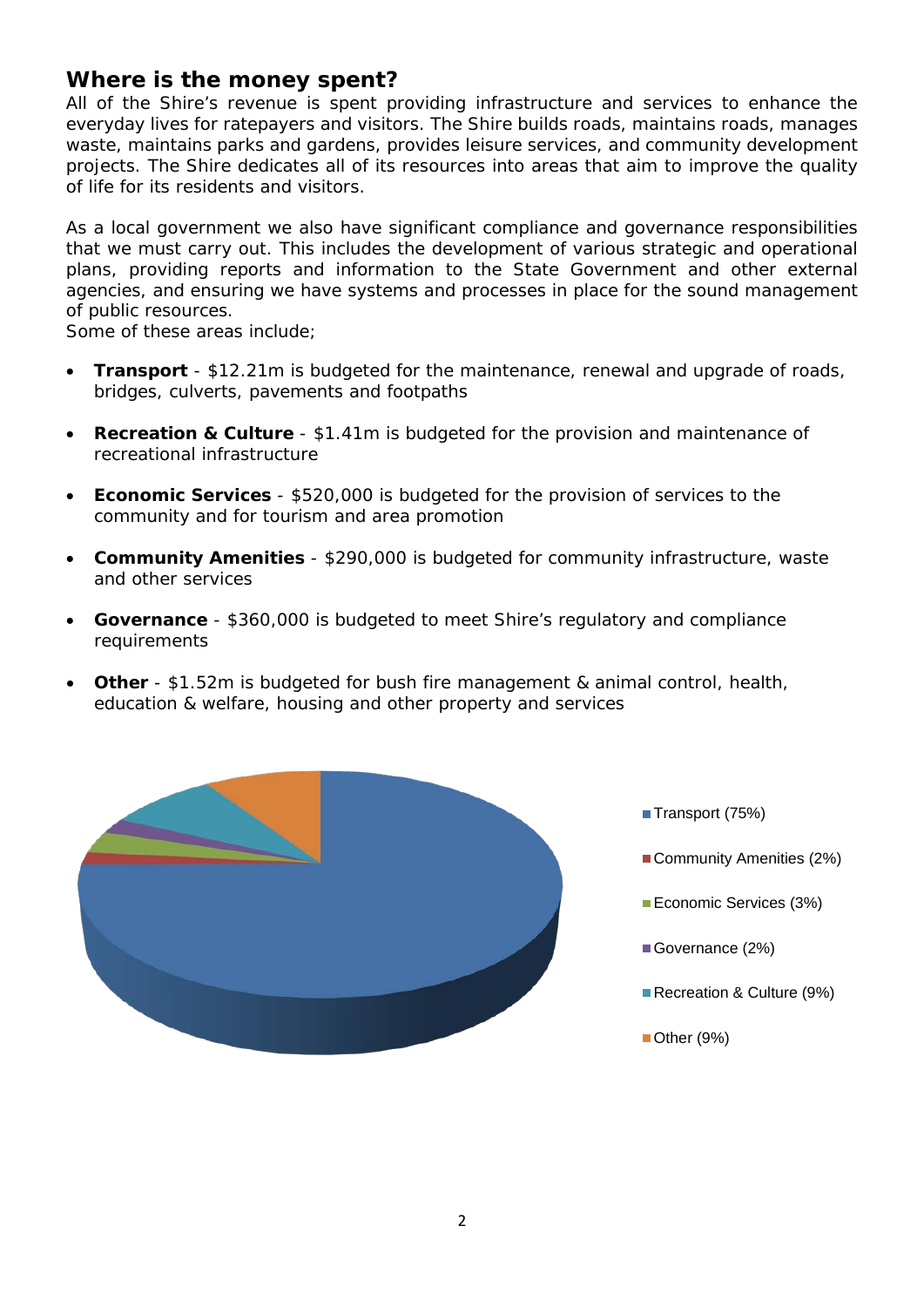# **Capital Works and Improvements**

The Shire of Mingenew will budget to spend \$11.64m on capital works in 2021/22. Please see below for some highlighted projects:

| <b>Transport</b>                                                                                             |             |
|--------------------------------------------------------------------------------------------------------------|-------------|
| Essential Public Asset Reconstruction works due to damage from Cyclone<br>Seroja - 95% funded                | \$3,600,000 |
| Mingenew Mullewa Road - shoulder widening and sealing - fully funded                                         | \$2,700,000 |
| Yandanooka NE Road/Mingenew Morawa Road - intersection<br>reconfiguration - 80% funded                       | \$934,000   |
| Mingenew Mullewa Road – 2.5km's of reconstruction and widening – fully<br>funded                             | \$450,000   |
| Coalseam Road bridge construction – Completion of Part 1 and Part 2 –<br>fully funded                        | \$1,941,000 |
| Resealing and parking upgrades on Phillip Street                                                             | \$80,000    |
| Plant replacement - partly funded by DFES                                                                    | \$414,000   |
| Various town street sealing - partly funded                                                                  | \$148,000   |
| Various rural road sealing - Shire funded                                                                    | \$326,000   |
| <b>Community Amenities</b>                                                                                   |             |
| Waste Transfer Station monitoring bores- fully funded                                                        | \$10,000    |
| <b>Recreation &amp; Culture</b>                                                                              |             |
| Railway Station Refurbishment - partly funded, extra funding being sought                                    | \$200,000   |
| Completion of Youth precinct improvements (including skatepark,<br>playground and pump track) - fully funded | \$39,000    |
| Capital contribution towards Tennis Clubroom replacement; external<br>funding sought                         | \$50,000    |
| <b>Education &amp; Welfare</b>                                                                               |             |
| Childcare Centre upgrade - fully funded                                                                      | \$120,000   |

# **Rates Unravelled**

If you have always wondered how exactly rates work, here is a quick snapshot of the terms, definitions and calculations that make up your rates.

Your rates are calculated based on one of two values: the Gross Rental Value (GRV) for residential, commercial, industrial and other developed properties, or the Unimproved Value (UV) for rural and undeveloped properties.

**GRV** is the estimated annual rental value of your property. The value for vacant residential land is calculated at 3% of the determined resale value, and for commercial or industrial land it is calculated at 5% of the determined resale value.

**UV** is the site value of an unimproved property.

These values are provided to the Shire of Mingenew by the Valuer General. The Shire Council then sets a "rate in the dollar" for different rating categories (such as residential, industrial and commercial), which means that your rates are calculated as a small percentage of the assessed value of your property. This year, the rate in the dollar set for GRV properties is 15.3878 cents (2020/21 15.0276 cents), which equates to an increase of 2.4%. The rate in the dollar for UV properties is 1.2290 cents (2020/21 1.2915), which equates to a decrease of 4.84%.

For example, for a property with a GRV of \$10,400, rates would be calculated by multiplying the GRV (\$10,400) by the rate in the dollar (15.3878 c), which equals to \$1,600. Property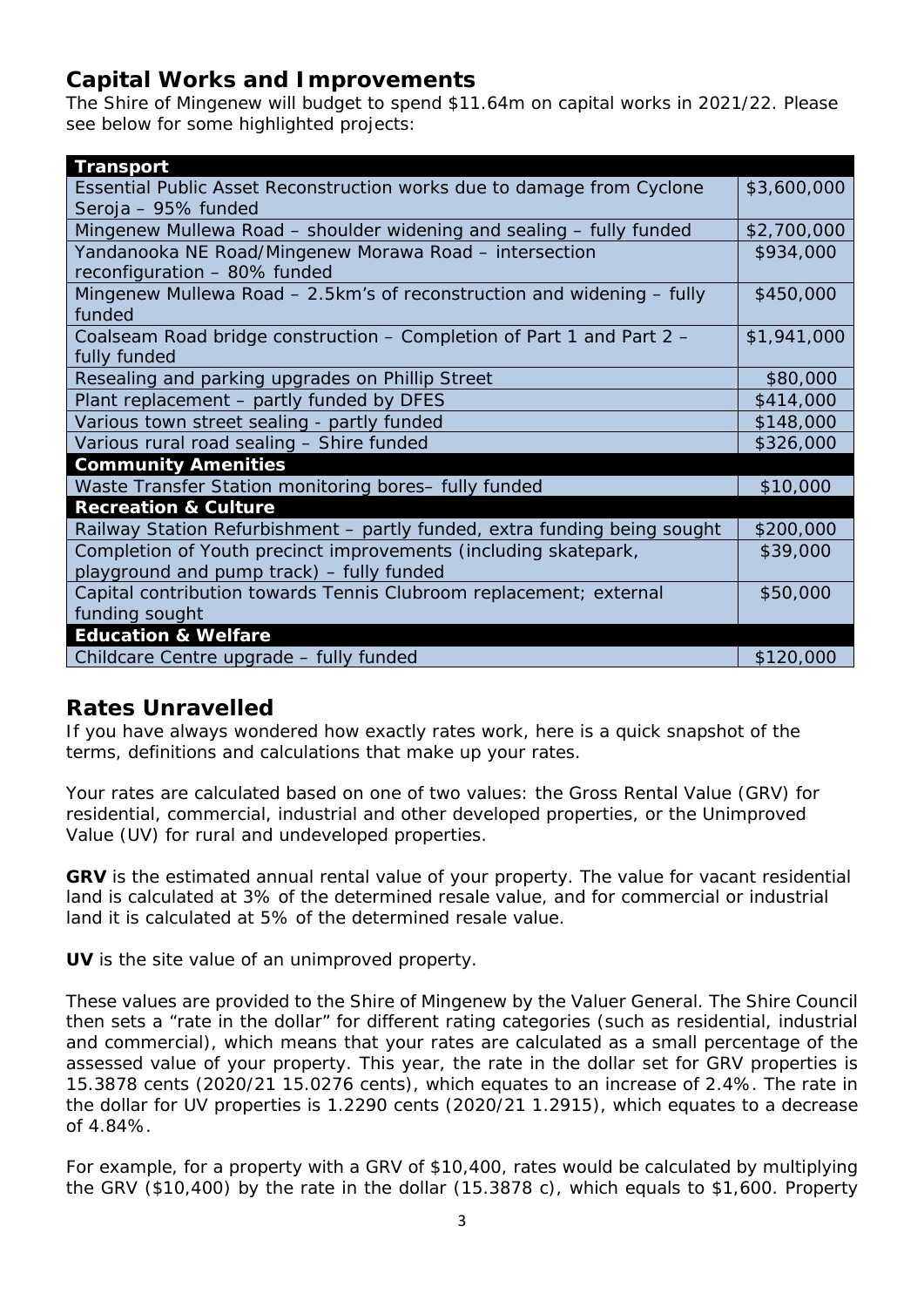owners do have the right to appeal their assessed property value with the Valuer General's office within 60 days of the issue of the rates notice.

The total Rates Revenue budgeted for the 2021/22 financial year is \$1,996,890 (excluding concessions, back rates, interim rates and ex-gratia payments) and represents an increase of 3.13% over the actual rates raised in 2020/21 (2020/21 increase was 4.91%).

The values of GRV properties have not been changed for the 2020/21 financial year. The values of UV properties have increased by 7%, as provided by the Valuer General, taking into account the current market conditions.

The minimum rates for GRV properties have increased by 3% to \$728 (2020/21: \$707). The minimum rates for UV properties have increased by 3% to \$1,093 (2020/21: \$1,060.50).

## **Waste Management**

The Shire of Mingenew's annual sanitation charge for town site waste management has increased by 2.6% to \$390 (2020/21: \$380). The waste charge pays for your refuse bin collection each week and includes the disposal of non-recycled waste from all these collections and maintenance of the Mingenew Transfer Station. There is currently no charge to Shire of Mingenew residents for use of the Transfer Station.

# **DFES Levy**

The Department of Fire and Emergency Services (DFES) Levy listed on your rates notice does not go to the Shire of Mingenew. Instead, the money goes to the Department of Fire and Emergency Services (DFES) which is distributed to Emergency Services throughout the State and to Local Fire Services. Any questions about this levy can be found on the DFES website: www.dfes.wa.gov.au/esl. For 2021/22 the annual fee is legislated at \$88 per property for ESL Category 5 (applicable to the Shire of Mingenew).

# **Payment of Rates**

#### **Payment in Full**

Rates can be paid in full by making payment by 4pm on **Friday 3 September 2021**.

#### **Instalment Plan**

If you wish to pay your rates by instalment you must pay your first instalment by Friday 3 September 2021.

If the first instalment is not paid by the due date, then you will not be eligible to participate in the instalment program.

You can pay your rates notice in four instalments. The instalment due dates for this option are as follows:

Instalment 1: **Due 3 September 2021**

Instalment 2: Due 5 November 2021

Instalment 3: Due 14 January 2022

Instalment 4: Due 18 March 2022.

#### **Administration Fee**

An Administration Fee of \$45 (\$15 per instalment with the first instalment being free) is charged to cover the cost of administering the instalment program (2020/21 \$45).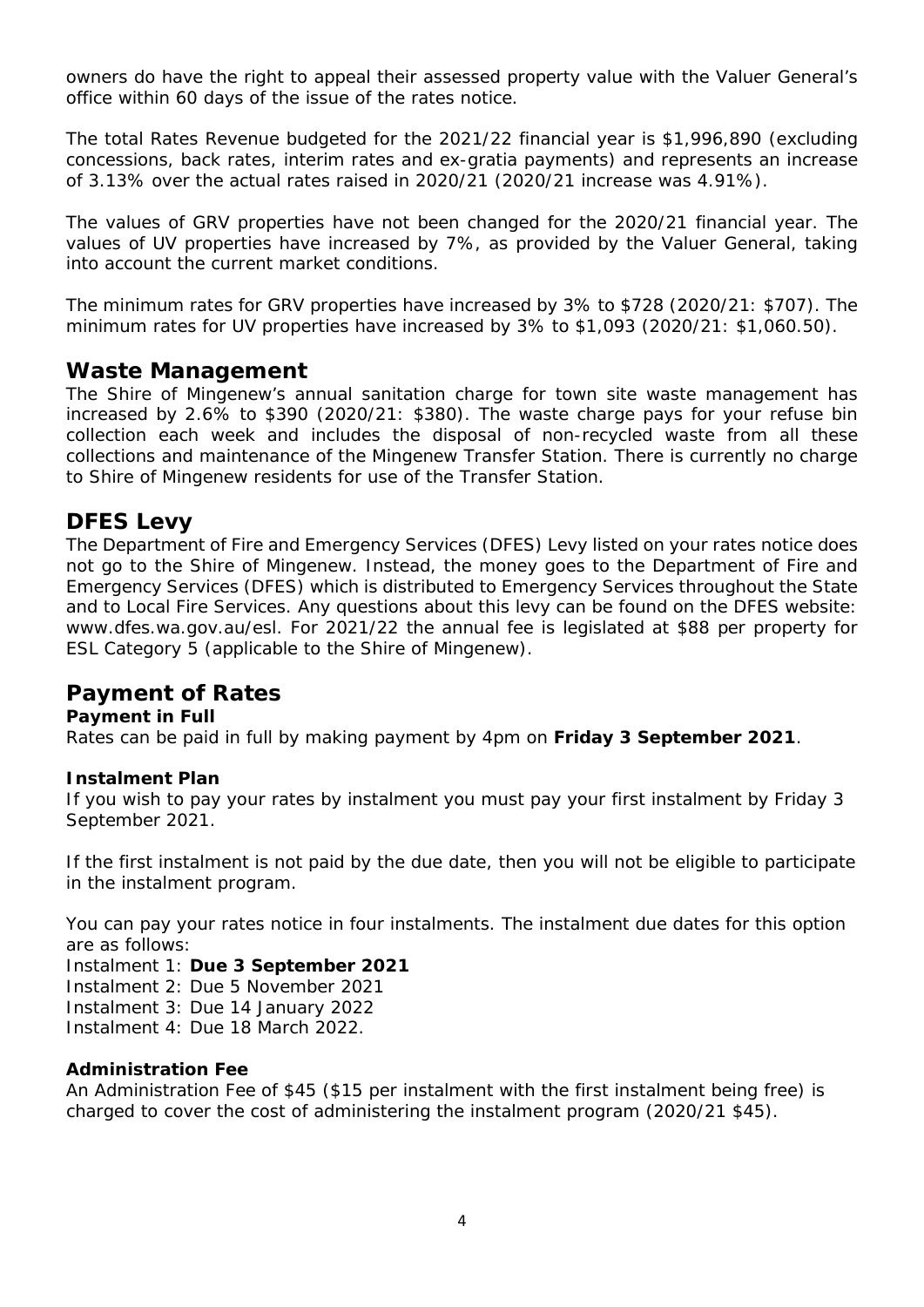#### **Penalty Interest**

All rate notices that are not paid in full or do not participate in the instalment plan by 3 September 2021 will be charged interest on a daily basis at the rate of 5.5% per annum (2020/21 5.5%).

# **Payment Options**

There are a variety of payment options available to pay your rates and these include;

#### **BPAY**

BPAY is a fast, secure and trusted method of payment. Simply use the BPAY biller code and customer reference number (shown on your rates notice) to pay.

#### **In Person**

Payment can be made in person at the Shire Office at 21 Victoria Street by using EFTPOS facilities, cash or cheque.

#### **By Mail**

Payment can be made by posting a cheque or money order to PO Box 120, MINGENEW WA 6522. If payment is posted, please allow sufficient time for it to reach the Shire Office by the due date.

#### **Telephone**

Payment can be made by calling the Shire Office on (08) 9928 1102 and quoting your credit card details for our staff to process your payment.

#### **Difficulty in paying your Rates**

The Shire has a Financial Hardship Policy if you have difficulty paying your rates. It can be accessed via the website [\(https://mingenew.wa.gov.au/shire-rates/\)](https://mingenew.wa.gov.au/shire-rates/) or by contacting our office.

## **Pensioner and Senior Concessions**

If you have a valid concession card you could qualify for a rebate or a deferment on paying a portion of your rates. Please contact the Rates Officer at the Shire Office for more information.

# **The Future**

As from the 2022/23 Financial Year, Rates Notices will be emailed to Ratepayers rather then sent by mail. The Rates Officer will be contacting all Ratepayers during this financial year in order to update contact details and obtain email addresses. If you do not have an email address you will still receive your Rates Notice via the mail.

The Shire is always looking at ways to make the process easier for Ratepayers. If you have any suggestions, concerns or comments, please contact the Rates Officer at the Shire Office.

**For more information on Rates or the 2021/22 Budget please contact the Shire of Mingenew on 9928 1102 or visit our website at [www.mingenew.wa.gov.au.](http://www.mingenew.wa.gov.au/)**